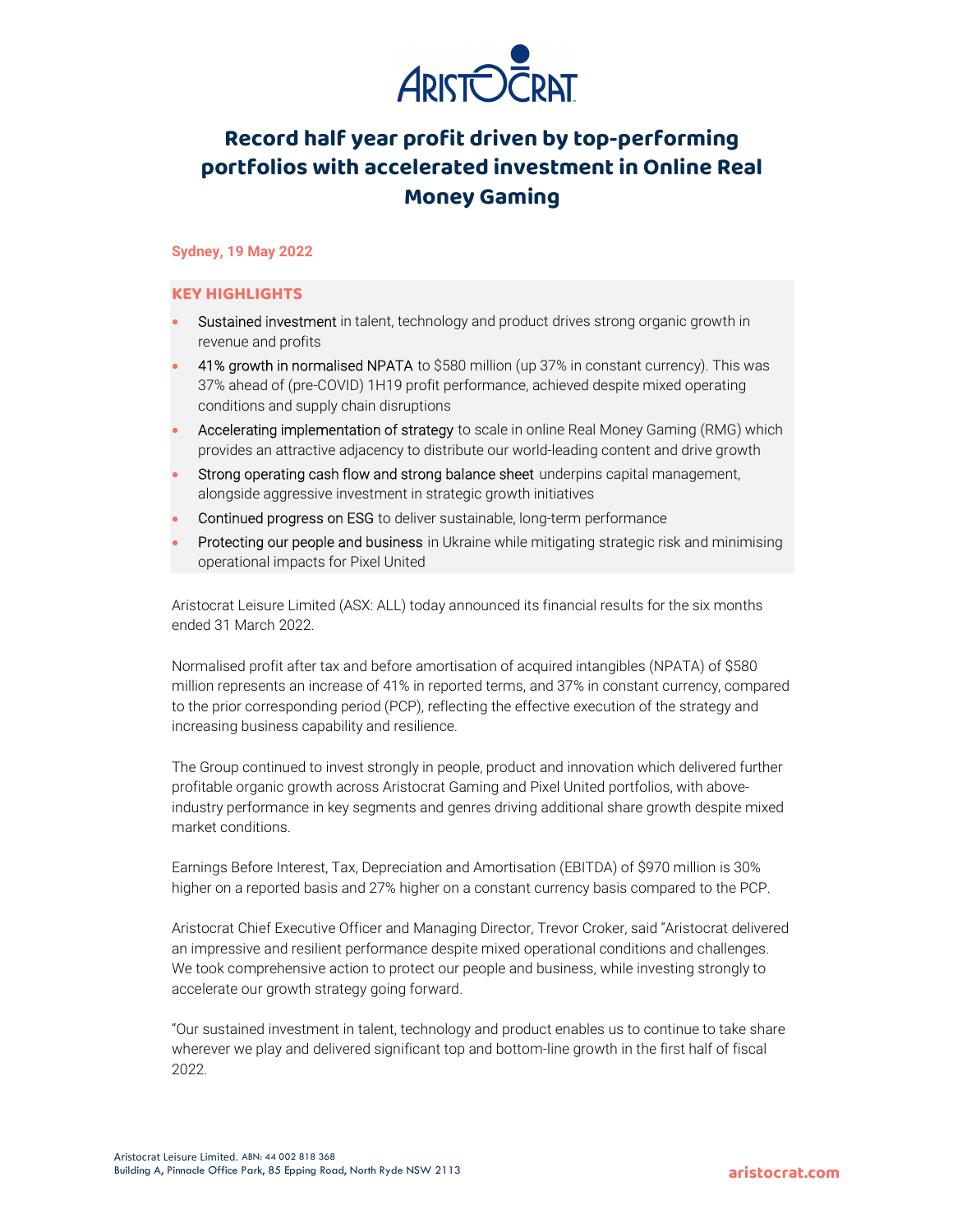"We are accelerating the implementation of our 'build and buy' strategy to scale in online Real Money Gaming, which provides further channels for us to distribute our world-leading content. Our ambition is to be the leading gaming platform in the global online RMG industry, and we anticipate being live with i-Gaming products in two jurisdictions in the US by the end of calendar year 2022.

"We continue to make progress in our sustainability efforts, including our commitment to responsible gameplay, and to adopting a Group-wide science-based emissions reduction target by the end of calendar year 2023.

| by the end of calendar year 2023.<br>"Aristocrat enters the second half with excellent fundamentals and strong operational<br>momentum, a robust balance sheet and an abundance of opportunity to accelerate our growth<br>strategy," Mr Croker concluded. |                                |                                |                                     |  |
|------------------------------------------------------------------------------------------------------------------------------------------------------------------------------------------------------------------------------------------------------------|--------------------------------|--------------------------------|-------------------------------------|--|
|                                                                                                                                                                                                                                                            |                                |                                |                                     |  |
| A\$ million                                                                                                                                                                                                                                                | Six months to<br>31 March 2022 | Six months to<br>31 March 2021 | Change %                            |  |
| Normalised results <sup>1</sup>                                                                                                                                                                                                                            |                                |                                |                                     |  |
| Operating revenue                                                                                                                                                                                                                                          | 2,745.4                        | 2,229.7                        | 23.1                                |  |
| EBITDA <sup>2</sup>                                                                                                                                                                                                                                        | 970.3                          | 744.5                          | 30.3<br>▲                           |  |
| EBITDA margin                                                                                                                                                                                                                                              | 35.3%                          | 33.4%                          | $1.9$ pts                           |  |
| EBITA                                                                                                                                                                                                                                                      | 843.5                          | 612.6                          | 37.7<br>▲                           |  |
| <b>NPAT</b>                                                                                                                                                                                                                                                | 530.7                          | 362.2                          | 46.5<br>▲                           |  |
| <b>NPATA</b>                                                                                                                                                                                                                                               | 580.1                          | 411.6                          | 40.9<br>▲                           |  |
| Earnings per share (fully diluted)                                                                                                                                                                                                                         | 80.0c                          | 56.8c                          | 40.8<br>▲                           |  |
| EPSA (fully diluted)                                                                                                                                                                                                                                       | 87.5c                          | 64.5c                          | 35.7<br>▲                           |  |
| Interim dividend per share                                                                                                                                                                                                                                 | 26.0c                          | 15.0c                          | 73.3<br>▲                           |  |
| <b>Reported results</b>                                                                                                                                                                                                                                    |                                |                                |                                     |  |
| Revenue                                                                                                                                                                                                                                                    | 2,745.4                        | 2,229.7                        | 23.1                                |  |
| Profit after tax                                                                                                                                                                                                                                           | 513.0                          | 346.5                          | 48.1                                |  |
| <b>NPATA</b>                                                                                                                                                                                                                                               | 562.4                          | 395.9                          | 42.1                                |  |
| <b>Balance sheet and cash flow</b>                                                                                                                                                                                                                         |                                |                                |                                     |  |
| Net working capital <sup>2</sup> /revenue                                                                                                                                                                                                                  | 1.9%                           | 4.2%                           | $(2.3)$ pts<br>$\blacktriangledown$ |  |
| Operating cash flow <sup>2</sup>                                                                                                                                                                                                                           | 502.4                          | 353.7                          | 42.0<br>▲                           |  |
| Closing net (cash)/debt                                                                                                                                                                                                                                    | (523.5)                        | 1,330.2                        | n/a<br>▼                            |  |
| Net (cash)/debt to EBITDA <sup>3</sup>                                                                                                                                                                                                                     | (0.3)x                         | 1.2x                           | 1.5x<br>▼                           |  |

## FINANCIAL SUMMARY

#### NOTES TO TABLE:

(1) Normalised results are statutory profit (before and after tax), excluding the impact of certain significant items detailed in the Review of Operations.

(2) During the year ended 30 September 2021, the Group revised its accounting policy in relation to configuration and customisation costs incurred in implementing software-as-a-service (SaaS) arrangements with cloud providers. Comparative information is reclassified where appropriate to enhance comparability. Refer to note 3-3 of the Financial Statements.

(3) Consolidated EBITDA for the Group as defined in Aristocrat's Syndicated Facility Agreement (also referred to as Bank EBITDA). The information presented has not been audited in accordance with the Australian Auditing Standards.

Group revenue increased to \$2.7 billion, representing a 23.1% increase in reported terms and 19.7% increase in constant currency compared to the PCP, driven by outstanding performance in Gaming Operations and Outright Sales, supported by robust portfolio performance from Pixel United.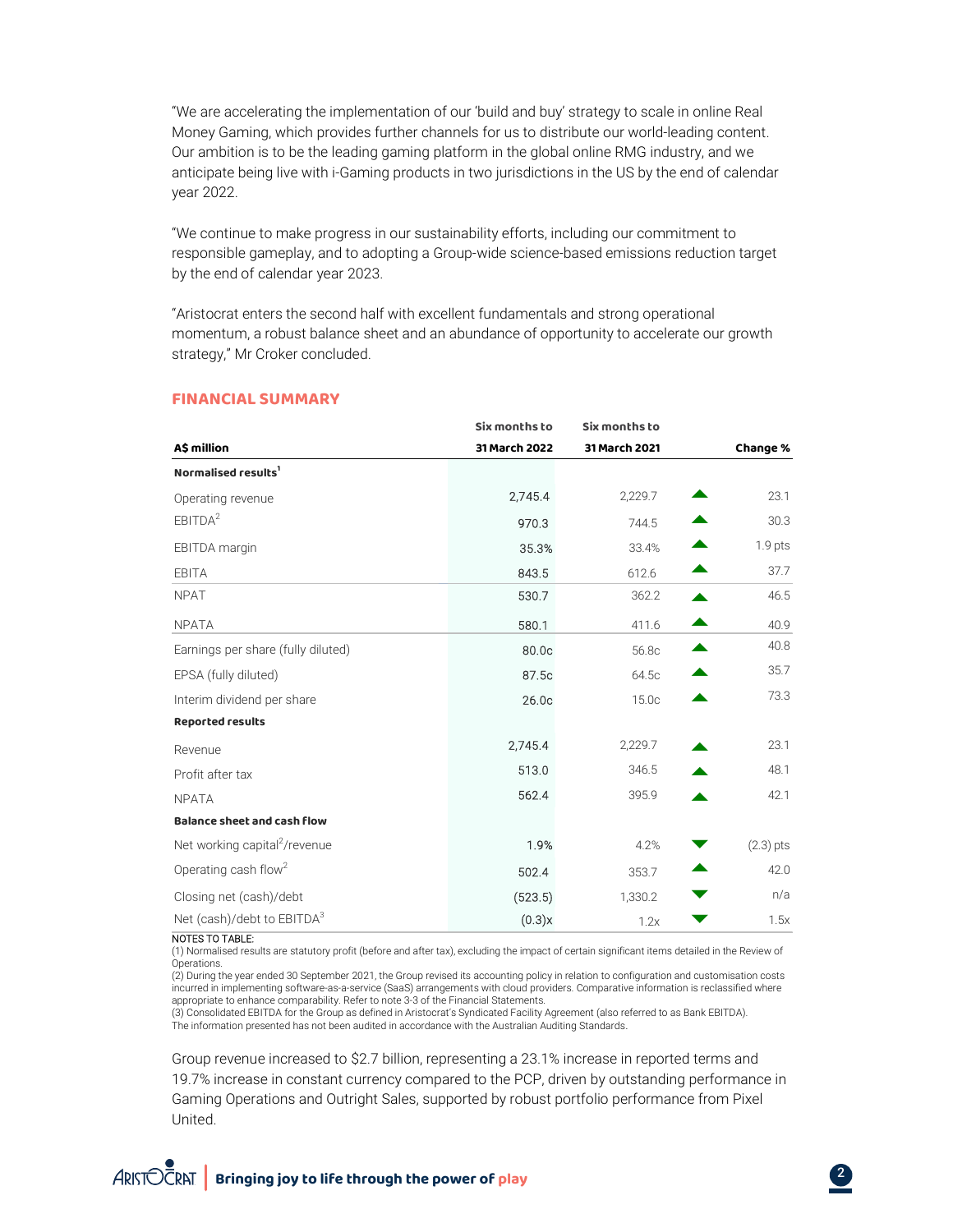Operating cash flow increased by 42.0% to \$502.4 million compared to the PCP, reflecting strong business performance and underlying cash flow generation capability.

The Group's balance sheet remained robust, with gearing (net (cash)/debt to EBITDA) further reduced to (0.3x), and in excess of \$3.3 billion of liquidity available as at 31 March 2022.

The Directors have authorised an interim fully franked dividend of 26.0 cps (A\$173.7 million) for the period ended 31 March 2022. The record and payment dates for the interim dividend are 27 May 2022 and 1 July 2022, respectively.

## OPERATIONAL HIGHLIGHTS

Aristocrat's portfolio of scaled, world-class Pixel United and Gaming assets continued to grow and diversify over the six months to 31 March 2022.

This was achieved despite mixed operating conditions and challenges including the outbreak of hostilities in Ukraine in February 2022, an industry-wide moderation in overall mobile game demand post COVID-19, and ongoing global supply chain disruptions.

Strong growth in Gaming Outright Sales was achieved as COVID-19 restrictions eased and customers increased their capital commitments towards Aristocrat's high performing products.

Aristocrat maintained its market-leading investment in game design, development and technology throughout the period, with \$313 million invested in Design & Development (D&D) in the period, representing 11.4% of Group revenue. User Acquisition (UA) investment remained steady at 28% of Pixel United revenue.

Highlights for the period included:

Aristocrat Gaming:

- Share growth and increased average fee per day (FPD) achieved across North American Class II and Class III premium installed bases, which grew by 5,540 units to 56,094 units, led by increasing depth and strength in the product portfolio.
- Strong Outright Sales revenue growth driven by larger customer capital commitments, increased penetration of MarsX<sup>™</sup> and MarsX<sup>™</sup> Portrait cabinets, and successful expansion into strategic adjacencies.
- Expansion into attractive adjacent markets continues to gain momentum, with growth across the Video Lottery Terminal (VLT) Canada, Oregon and Illinois and Washington Central Determinant System (CDS) segments.

Pixel United:

- Maintained its position as a Top 5 mobile games publisher in Tier-1 western markets<sup>1</sup>, with 7 of the top 100 mobile games in the US market, across multiple genres at 31 March 2022.
- Retained clear #1 position in the Social Slots segment (#2 in the broader Social Casino genre), #1 in the Squad RPG (Role-Playing Games) segment and #2 in the Casual Merge segment, according to industry data<sup>1</sup>.

<sup>1</sup> Source: Sensor Tower for the 12 months to March 2022; Tier-1 western markets defined as the United States, United Kingdom, Canada, France, Germany, and Australia.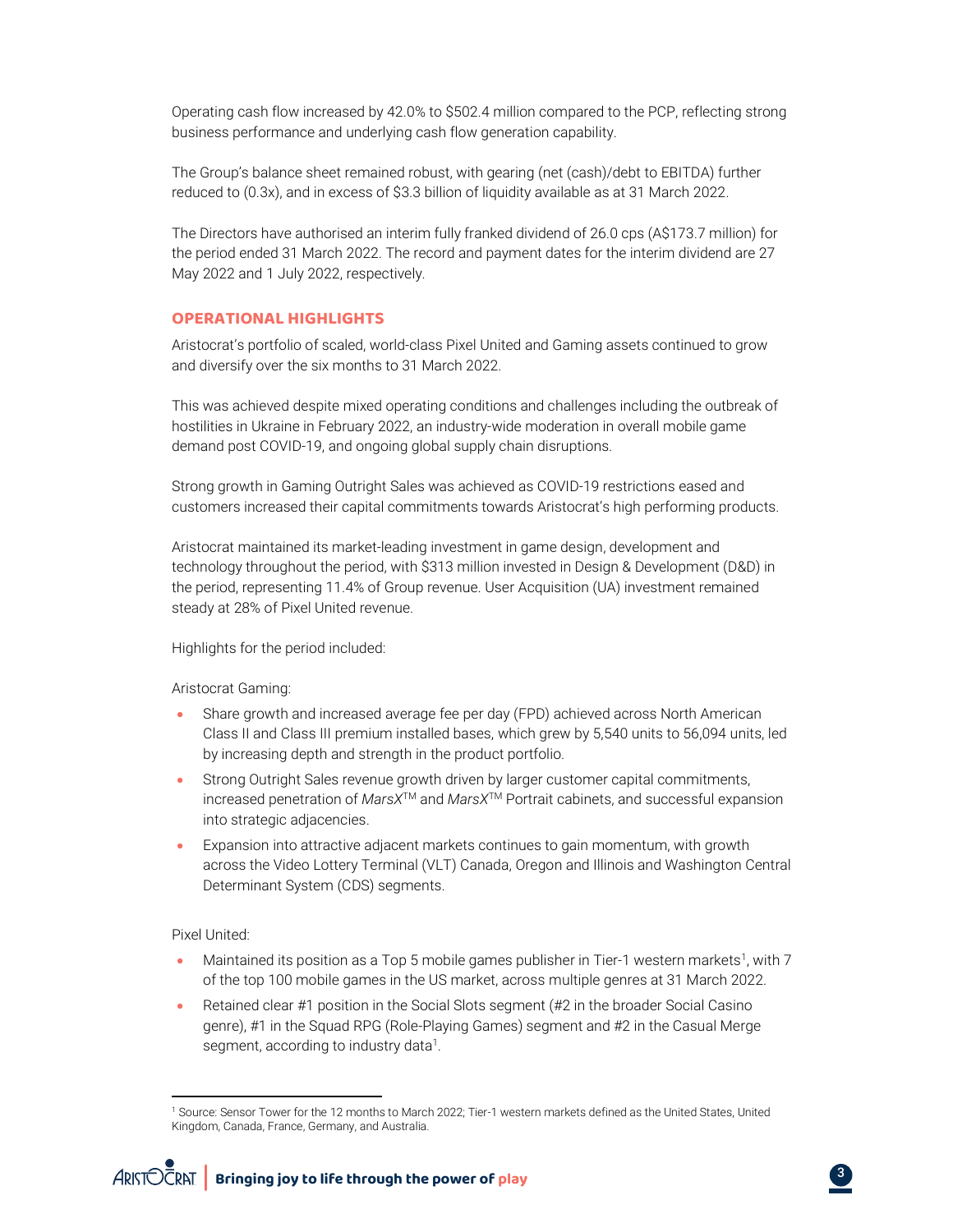- RAID: Shadow Legends<sup>TM</sup> continued its impressive, profitable growth trajectory driven by ongoing investment in content, features, and Live Ops.
- Continued to expand and diversify the portfolio, including finalising a minority investment in the studio Ultracine, based in Montreal, bringing new casual game development capabilities to the business.
- Average Bookings Per Daily Active User (ABPDAU) increased by 11%, driven by improved performance in all segments, particularly in Social Casino and Social Casual games.
- In March, Pixel United suspended operating its mobile games in Russia. This market historically contributed approximately 3% of total annualised Pixel United bookings, largely in the Plarium portfolio.
- Plarium Play, the proprietary, commission-free platform, accounted for ~27% of total Plarium revenues over the period, up from ~20% in FY2021.

## **OUTLOOK**

Aristocrat plans for continued growth over the full year to 30 September 2022, assuming no material change in economic and industry conditions, reflecting the following factors:

- Continued market-leading positions in Gaming Operations, measured by the number of installed machines and fee per day.
- Sustainable growth in floor share across key Gaming Outright Sales markets globally, including new adjacencies.
- Growth in Pixel United bookings and profitability, with UA spend expected to be at the lower end of the historical range of 26% and 29% of overall Pixel United revenues given rescheduled new game launches.
- Continued D&D investment to drive sustained, long-term growth, with investment likely to be modestly above the historic range of 11-12% of revenue; and
- Further investment in core business capability, to facilitate ongoing transformation in our scale and velocity and investment to support the RMG strategy.

| <b>Expense Item</b>                     | <b>Assumption</b>                                                                                                                                   |  |
|-----------------------------------------|-----------------------------------------------------------------------------------------------------------------------------------------------------|--|
| Interest Expense                        | US dollar borrowings incur fully loaded interest expense of<br>approximately 5% including hedging costs and other finance fees.                     |  |
| Amortisation of Acquired<br>Intangibles | Circa US\$90 million pre-tax for FY22 relating to assets previously<br>acquired.                                                                    |  |
| Income Tax Expense                      | FY22 normalised Effective Tax Rate (ETR) of approximately<br>24.5% to 25.5% reflective of current corporate tax rates and<br>regional earnings mix. |  |

.

Non-operating items include: